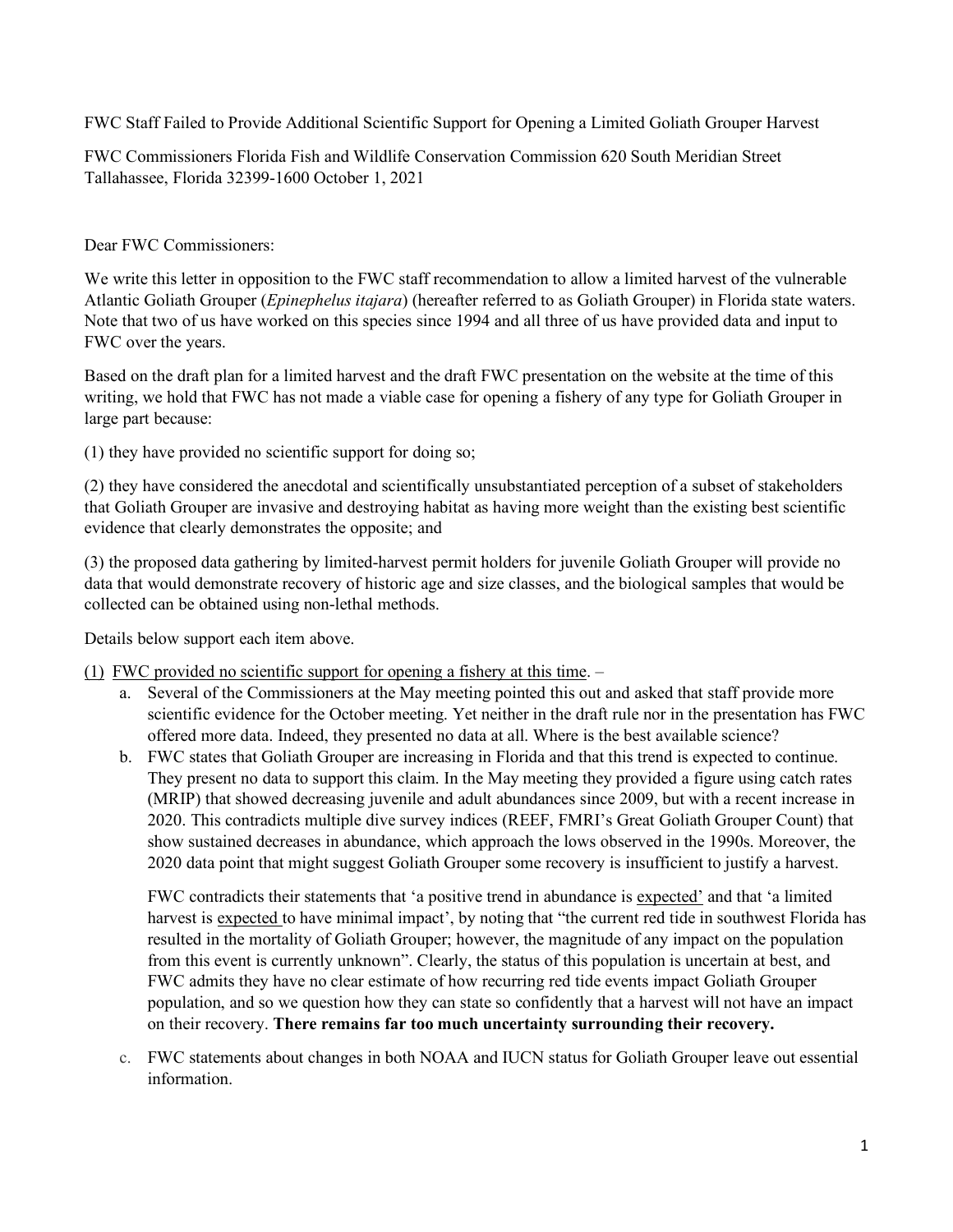- **i.** FWC points out that NOAA Fisheries in 2006 removed Goliath Grouper from the *Species of Special Concern* list due to data showing an increase in abundance in the U.S. population. **What they neglected to mention are two important points: (1) that NOAA, following the Magnuson-Stevens Conservation Act, still considers Goliath Grouper overfished and still prohibits harvest; and (2) the decision to remove Goliath Grouper from the Species of Special Concern list occurred prior to the significant cold-water events and red tide that drove both the adult and juvenile populations down, and from which they are just beginning to recover.**
- **ii. FWC points out that the International Union for the Conservation of Nature (IUCN) in 2018 changed their listing of Goliath Grouper on the Red List of Threatened Species from "critically endangered" to "vulnerable."** What they neglected to include was the reason for the status change. According to Dr. Yvonne Sadovy (Professor of Biological Science at Hong Kong University; founder and co-Chair with Dr. Matthew Craig, NOAA Fisheries, Geneticist, of the IUCN World Conservation Union Specialist Group on Groupers and Wrasses), the change was due solely to a stricter application of the criteria used for IUCN Red List assessments) and improved data interpretation rather than any genuine change in status of the species. She further states, having read the meeting materials and presentations from the US on this species, that " ... it is clear to me that there is too little science and too much anecdotal information being used for management decisions. This will be to the detriment of this species and seems to reflect a political rather than a scientific process." Moreover, although the population continues to recover in Florida waters, recovery has been minimal throughout the rest of their historic range where similar protections are in place.

What the scientific data unequivocally show is that recruitment limitation of Goliath Grouper in Florida is largely due to tremendous loss (80-90%) of essential juvenile Goliath Grouper mangrove habitat (where they live for 5-6 years before joining adult populations), to severe eutrophication of coastal waters--the primary acute symptoms of which are hypoxia and harmful algal blooms such as red tide (Figure 1) – and to recent cold events that create bottlenecks to the full recovery required to support even a limited fishery.

Note that Goliath Grouper juveniles succumb at temperatures below  $15^{\circ}C(59^{\circ}F)$  that now occur on a ten-year cycle in shallow South Florida waters. Such an event in 2010 in Everglades National Park resulted in more than 90% mortality of resident juveniles with no recovery at all after 8-9 years. **Projections are for a cold winter this year that could easily reverse recent gains made by juveniles.**

- (2). FWC provides no scientific basis for the flawed public perception that Goliath Grouper are invasive and destroying habitat. There are those who consider Goliath Grouper an invasive species with an expanding population that is eating all the other reef fish and lobsters, destroying the ecology of the reefs, and must be controlled by fishing. **The best available science, however – the science that you are charged with using to make management decisions – shows that Goliath Grouper juveniles and adults eat primarily crabs and slow-moving fishes (Figure 2).** Further, it demonstrates that Goliath Grouper often enhance the biodiversity and abundance of the reefs on which they occur (Koenig et al. 2011). Clearly, misperceptions about the ecology of Goliath Grouper should not influence FWC's decision to open even a limited fishery.
- (3) FWC's proposal for data collection by permit holders for juvenile Goliath Grouper will provide no data that would demonstrate recovery of historic age and size classes, the primary measures for population recovery. FWC will require permit holders that harvest a fish to collect data on the date of harvest, total length, and a general location and water depth where the fish was caught. They will also require the collection of a fin clip for genetic purposes. FWC states that these data and biological samples would contribute data for evaluating the genetic diversity and genetic effective population size. Although this may be true, what they fail to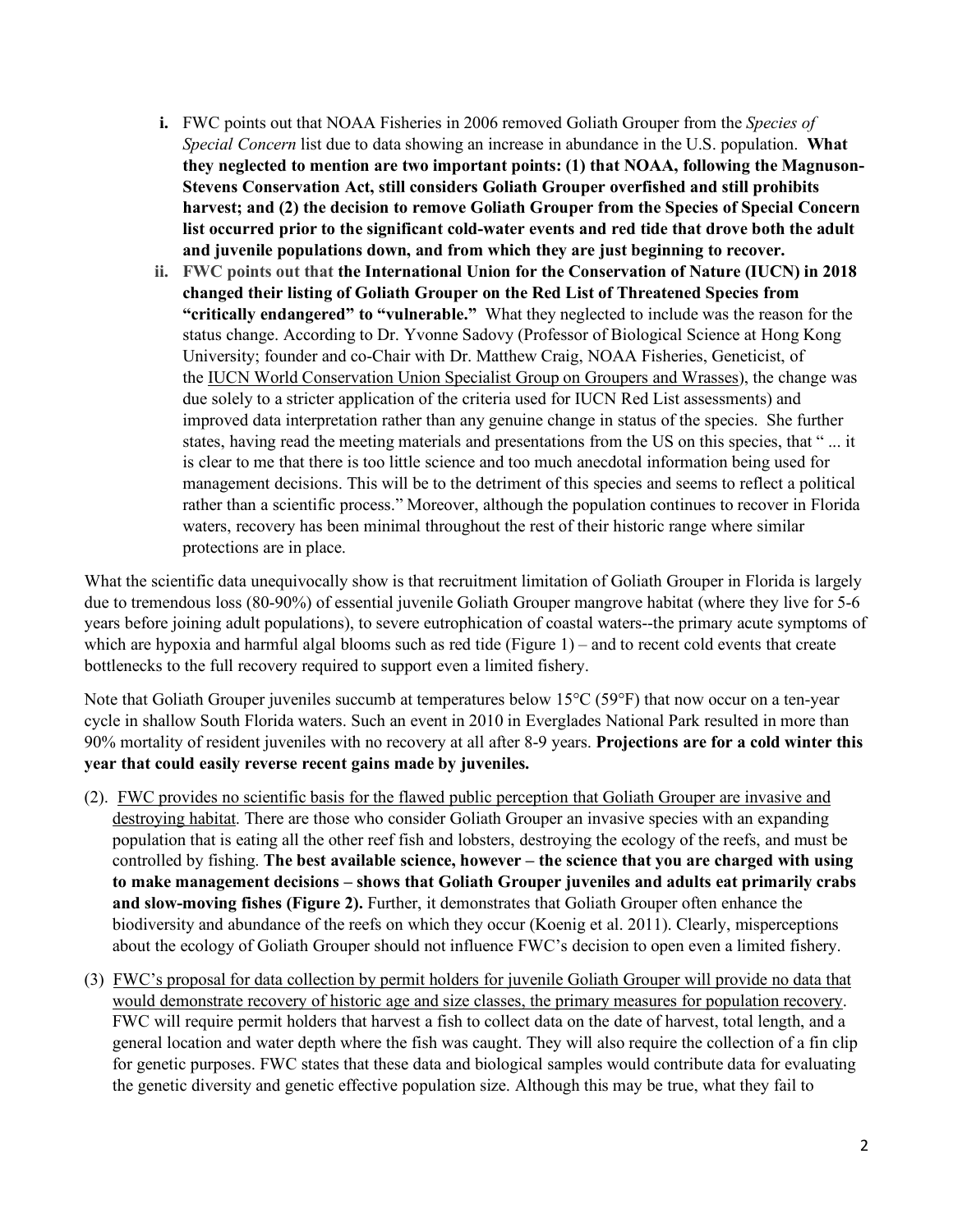mention is that these data and samples can easily be collected non-lethally by recreational catch-and-release fishers and by scientists.

## **CONCLUSIONS AND RECOMMENDATIONS**

Based on this brief review; it is clear that a fishery for Goliath Grouper **should not** be opened in Florida. Goliath Grouper full recovery depends on factors that need to be addressed immediately:

- 1. Reverse habitat loss and eutrophication in South Florida estuaries this action will increase production of Goliath Grouper (and many other fishery species) and reduce the destructive intensity of red tide.
- 2. Restore mangrove habitat (and water quality) in South Florida estuaries. Tampa Bay serves as an excellent example of how this should be done (Greening et al. 2014).
- 3. Promote non-consumptive ecotourism diving industry in Florida with Goliath Grouper as the flagship species.

These recommendations are intended to help FWC make an informed decision based on the best available science, much of which we conducted while employed at the Florida State University Coastal & Marine Laboratory.

Respectfully.

Felicia C. Coleman, Ph. D. retired (former Faculty Member & Director of the Florida State University Coastal & Marine Laboratory)

Christopher C. Koenig, Ph. D. retired (former Faculty Member Florida State University Coastal & Marine Laboratory)

Christopher Malinowski, Ph. D. Research Biologist in the State of Florida, Member of the IUCN World Conservation Union Specialist Group on Groupers and Wrasses

## **Literature Cited**

Greening, H., A. Janicki, E.T. Sherwood, R. Pribble, J.O.R. Johansson. 2014. Ecosystem responses to longterm nutrient management in an urban estuary: Tampa Bay, Florida, USA. Estuarine, Coastal and Shelf Science 151: A1-A16.

Koenig, C. C., F. C. Coleman, and K. Kingon. 2011. Pattern of recovery of the Goliath Grouper Epinephelus itajara (Lichtenstein, 1822) population in the southeastern U.S. Bulletin of Marine Science 87:891– 911.

Koenig, C. C., Coleman, F. C., & Malinowski, C. R. (2020). Atlantic Goliath Grouper of Florida: To Fish or Not to Fish. *Fisheries*, *45*(1), 20-32.

Koenig, C. C., & Coleman, F. C. (2013). The recovering goliath grouper population of the southeastern US: nonconsumptive investigations for stock assessment. *MARFIN project NA10NMF4330123 final report, NOAA, Miami, FL*.